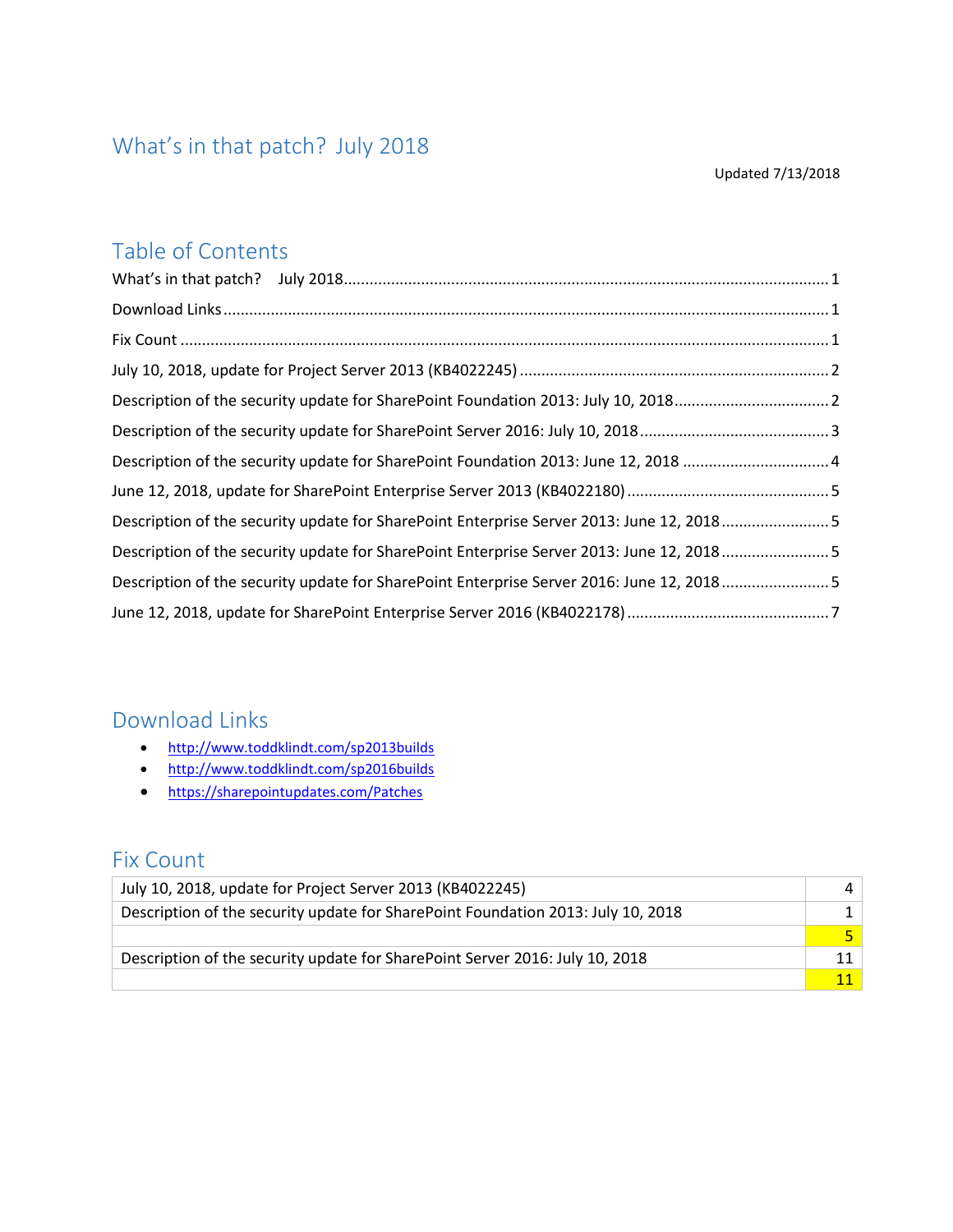### <span id="page-1-0"></span>July 10, 2018, update for Project Server 2013 (KB4022245)

This update fixes the following issues:

- Local custom date type fields that have a formula and have the **Calculation for task and group summary rows** option set to minimum or maximum are not rolled up correctly to summary tasks when you update a project in Project Web App.
- The [ReadStatusTimephasedData](https://msdn.microsoft.com/library/office/gg199670.aspx?f=255&MSPPError=-2147217396) API is not available for users who have the Status Broker permission. Therefore, they cannot get the timesheet time-phased related data.
- When you assign a resource to an unassigned task and publish the task in Project 2013, the newly created assignment does not properly update the AssignmentResourceType, AssignmentType, ResourceUID, and ResourceOwnerUID fields in the MSP\_EpmAssignment table in the reporting database. Additionally, the expected timephased data for the assignment in the MSP\_EpmAssignmentByDay table is not found. This issue occurs after you install [March 6, 2018, update for Project 2013 \(KB4018292\).](https://support.microsoft.com/en-us/help/4018292)
- A custom event receiver that's associated with timesheets generates an error in Project Server in Windows Server 2012 R2. When you create a timesheet, you receive the following error message:

Timesheet

This Web Part was unable to load.

Information that may be useful in solving this problem was written to the Unified Logging Service (ULS) log on the Project Web App with the following ID: *IDNumber*

For more information, contact your Project Web App administrator.

### <span id="page-1-1"></span>Description of the security update for SharePoint Foundation 2013: July 10, 2018

This security update contains fix for the following nonsecurity issue: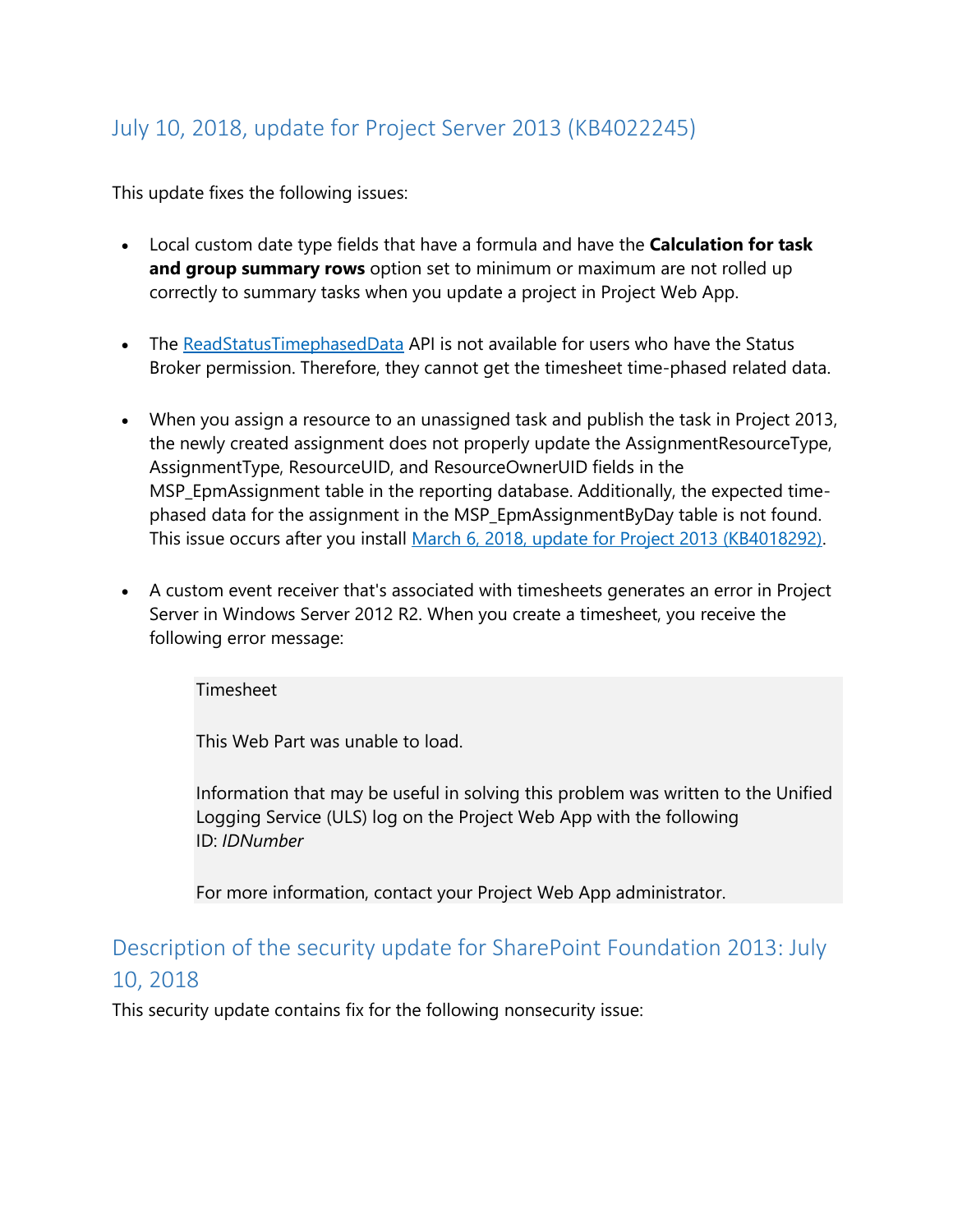Assume that you use the content editor web part (CEWP) to enter an incorrectly spelled word on a SharePoint page. When you publish the page, the incorrectly spelled word is not underlined, and some letters are deleted.

### <span id="page-2-0"></span>Description of the security update for SharePoint Server 2016: July 10, 2018

This security update contains improvements and fixes for the following nonsecurity issues in SharePoint Server 2016:

- You can now add a site column that's based on an external list to a custom list.
- You experience an error when you use the External Content type-based site column. In this situation, you cannot add a site column that is based on an external list to a list. After you install this update, you must remove the site column, and then add the site column again.
- The **SuppressModernAuthForOfficeClients** property does not work for Outlook calendar synchronization. In this situation, the calendar does not synchronize with SharePoint Server. This issue occurs because SharePoint Server issues a modern authentication to on-premises Outlook clients. After you install this update, SharePoint Server will no longer issue a modern authentication to the clients.
- A user whose name contains a comma cannot be resolved in the Quick Edit menu in SharePoint Server 2016.
- A farm administrator whose name contains a period can't upgrade SharePoint Apps.
- When a farm administrator creates a search service application by using PowerShell, the database owner of the search service application database is the farm administrator and not the farm account that is used to run the timer service. The database owner of all databases should be the farm account. This update changes the owner of searchrelated databases to be the farm account.

This security update contains improvements and fixes for the following nonsecurity issues in Project Server 2016:

• The [ReadResourcePlan](https://apac01.safelinks.protection.outlook.com/?url=https%3A%2F%2Fmsdn.microsoft.com%2Flibrary%2Foffice%2Fgg220390.aspx%3Ff%3D255%26MSPPError%3D-2147217396&data=02%7C01%7C%7C7b1dfa9f05c5437591da08d5d66e7ab0%7C72f988bf86f141af91ab2d7cd011db47%7C1%7C0%7C636650692385501308&sdata=3xj%2F5vc0Aru78jeY2U1S4RoLzC%2Fnl1AuVu7N7WEYZvc%3D&reserved=0) API is now available even if the Resource Engagements feature is enabled.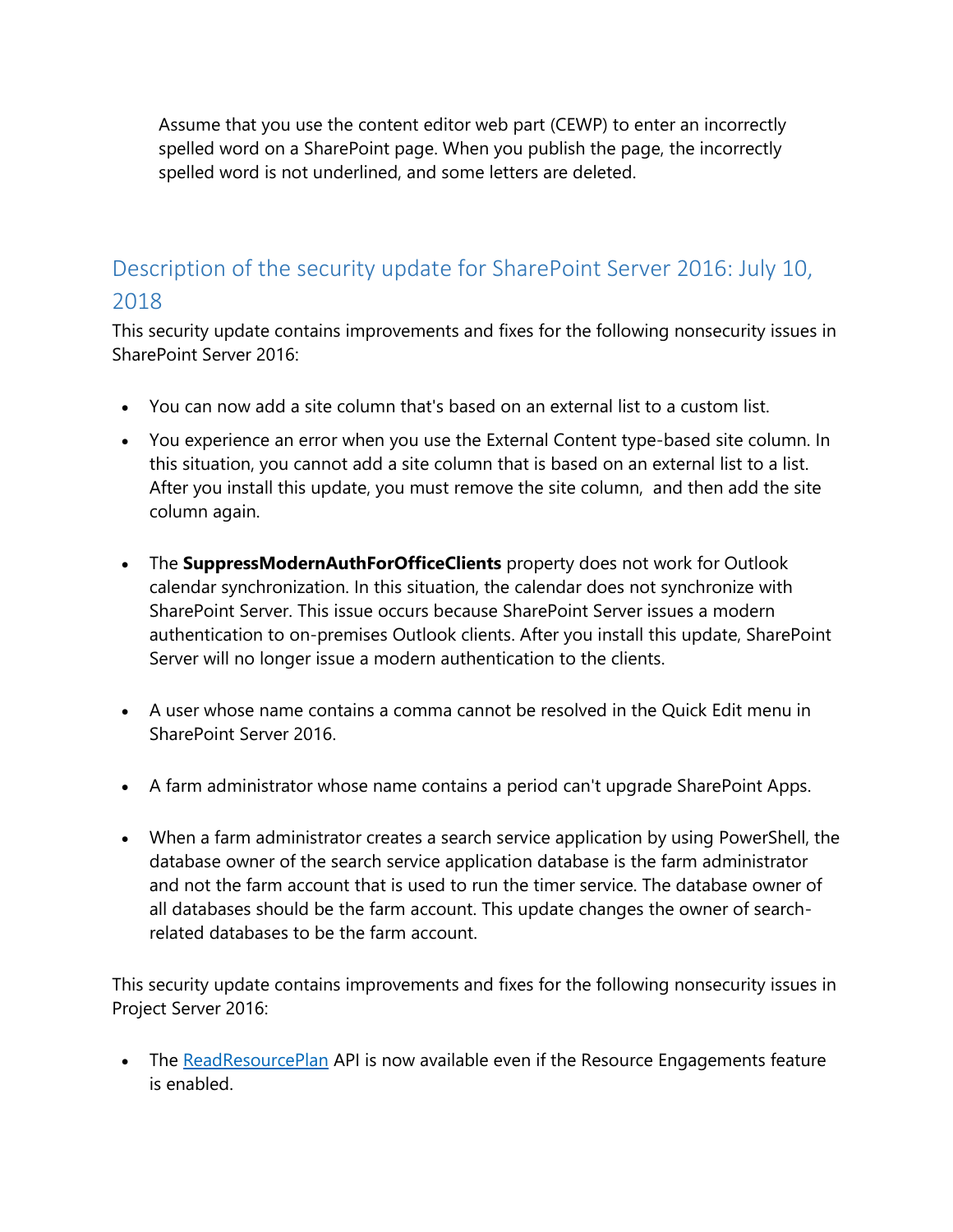- It takes a long time to process tasks in a project through the client-side object model (CSOM) APIs in Project 2016.
- Local custom date type fields that have a formula and have the calculation for the task and group summary rows option set to minimum or maximum are not rolled up correctly to summary tasks when you update a project in Project Web App.
- It takes a long time to load entities such as tasks, resources, and assignments through the client-side object model (CSOM) APIs if custom fields exist.
- When you use the Chrome browser to open a project from the Project Center where the project name includes spaces, you see the following error message:

#### **Project Web App was unable to find the specified Project.**

Additionally, this is followed by the following error message:

#### **Sorry, we were unable to open your project. Please try again. If this happens again, contact your administrator.**

## <span id="page-3-0"></span>Description of the security update for SharePoint Foundation 2013: June 12, 2018

This security update contains improvements and fixes for the following nonsecurity issues:

- When an item is deleted from the usage analytics caches, the item is now also deleted from the analytics reporting database.
- This update fixes the following three issues that concern the SharePoint Properties Panel:
	- When you save a SharePoint properties panel with required properties for the first time, you cannot find the properties.
	- The DateTime format is assumed to *MM/DD/Y*Y.
	- The **lookup type** is set to *nil* when the label is selected.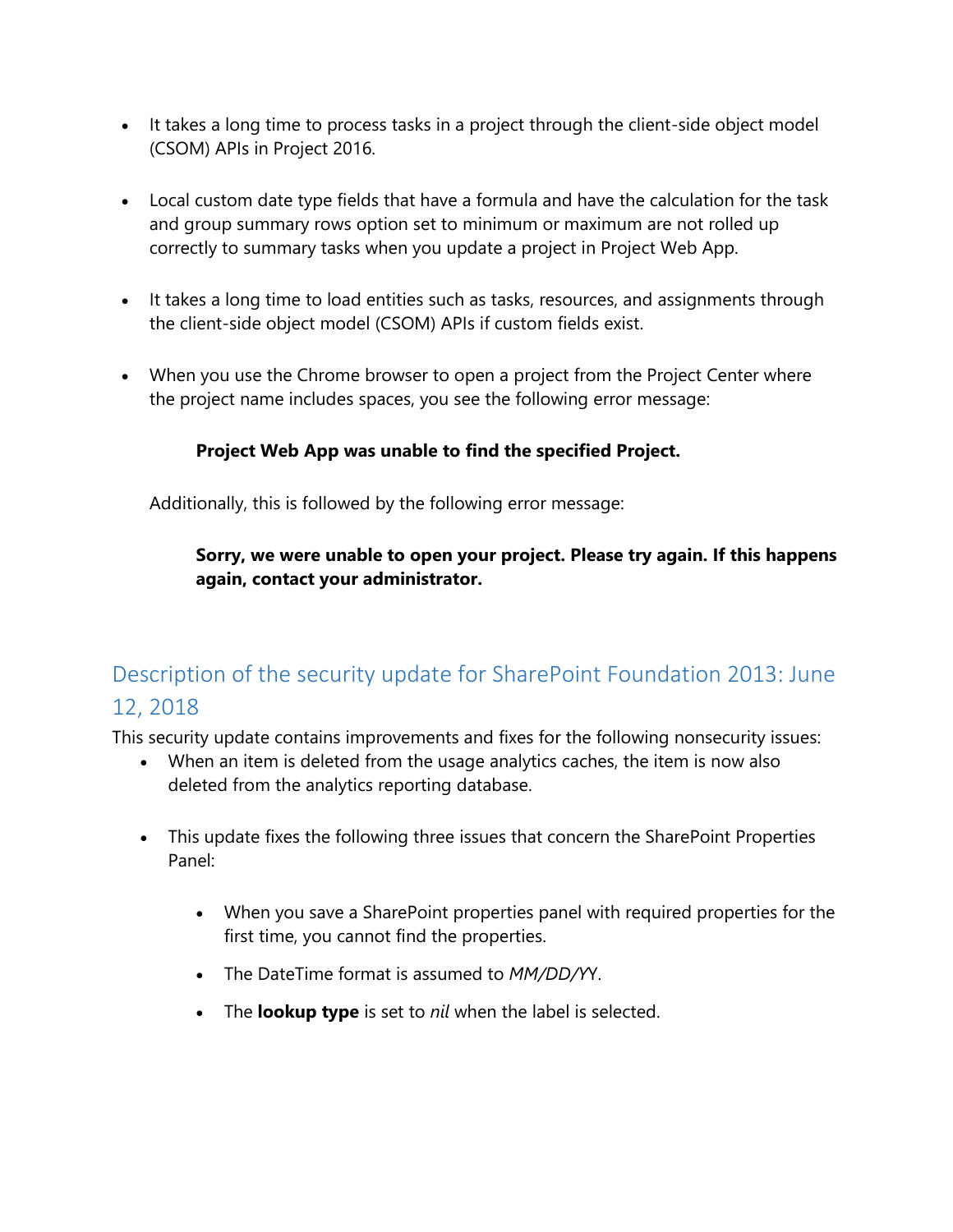# <span id="page-4-0"></span>June 12, 2018, update for SharePoint Enterprise Server 2013 (KB4022180)

This update fixes the following issues:

- When you run a full synchronization in the User Profile Service Application, user profile synchronization cannot synchronize values for Business Connectivity Services (BCS) custom user profile properties (multivalued).
- When you try to synchronize a custom time zone from a Business Data Connectivity (BDC) database to a User Profile Application (UPA) database, you receive the System.InvalidOperationException exception.
- When SharePoint Server 2013 consumes search from Microsoft Office 365 (hybrid search with SharePoint Server 2013 and Office 365), private groups are not returned.
- During a high query load, search may leak flow handles. When all flow handles are consumed, you receive the "**Something went wrong**" error instead of the query result.

# <span id="page-4-1"></span>Description of the security update for SharePoint Enterprise Server 2013: June 12, 2018

This security update resolves vulnerabilities in Microsoft Office that could allow remote code execution if a user opens a specially crafted Office file. To learn more about these vulnerabilities, see [Microsoft Common Vulnerabilities and Exposures ADV180015.](https://portal.msrc.microsoft.com/en-US/security-guidance/advisory/ADV180015)

## <span id="page-4-2"></span>Description of the security update for SharePoint Enterprise Server 2013: June 12, 2018

This security update resolves vulnerabilities in Microsoft Office that could allow remote code execution if a user opens a specially crafted Office file. To learn more about these vulnerabilities, see [Microsoft Common Vulnerabilities and Exposures ADV180015.](https://portal.msrc.microsoft.com/en-US/security-guidance/advisory/ADV180015)

## <span id="page-4-3"></span>Description of the security update for SharePoint Enterprise Server 2016: June 12, 2018

This security update contains improvements and fixes for the following nonsecurity issues in SharePoint Enterprise Server 2016: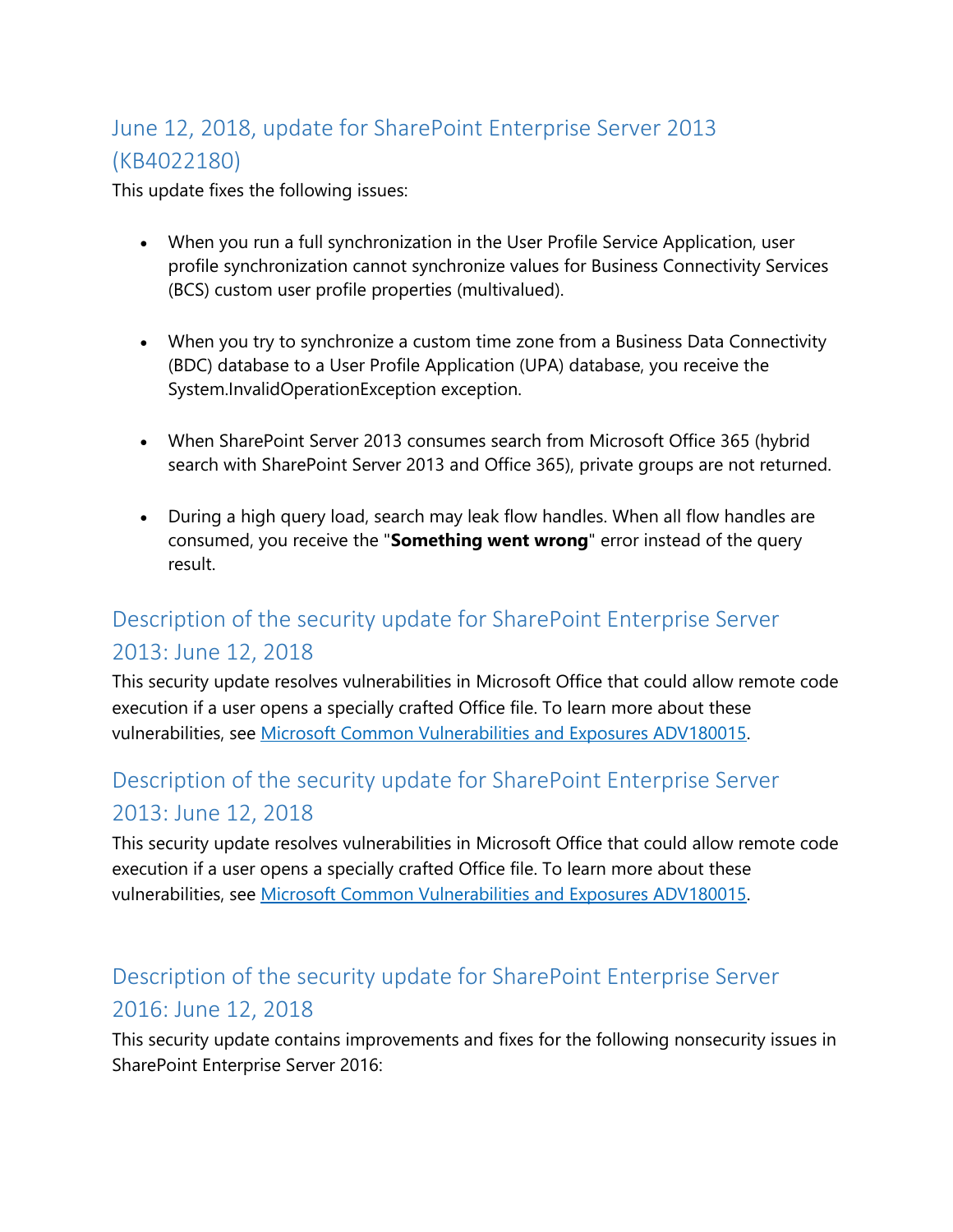- Assume that you use the content editor web part (CEWP) to enter an incorrectly spelled word on a SharePoint page. When you publish the page, the incorrectly spelled word is not underlined, and some letters are deleted.
- Full date format uses nominative instead of genitive for month names for some regions. For example, **13 styczen** (nominative) is displayed instead of **13 stycznia** (genitive) for Polish.
- During the AD import for user profile application (UPA), default property settings are reflected for the Work Email property even if the mapping is customized.
- Cyrillic characters are not localized correctly in sites, lists, and document names on the Summary page that is created by the **Send to connections** feature.
- Some parts of attachments remain in the database even after the containing folder of the parent list item is deleted. After you install this update and the database is upgraded, subsequent folder deletions delete all parts of the attachments that are associated within the contained list items.
- When you try to synchronize a custom time zone from a Business Data Connectivity (BDC) database to a User Profile Application (UPA) database, you receive the System.InvalidOperationException exception.
- The [Move-SPSite](https://docs.microsoft.com/powershell/module/sharepoint-server/move-spsite?view=sharepoint-ps) cmdlet causes data loss if Remote BLOB Storage (RBS) is enabled.
- When you select a term from the managed metadata on a column header in order to filter a task list, you receive the following error message:

There are no items to show in this view.

• The CSOM **LookupTable.Entries.Remove()** method fails and returns the error:

PJClientCallableException: CICONotCheckedOut CICONotCheckedOut.

This security update contains improvements and fixes for the following nonsecurity issues in Project Server 2016:

• It takes a long time to load tasks from a project through client-side object model (CSOM) if custom field lookup table data is also loaded.